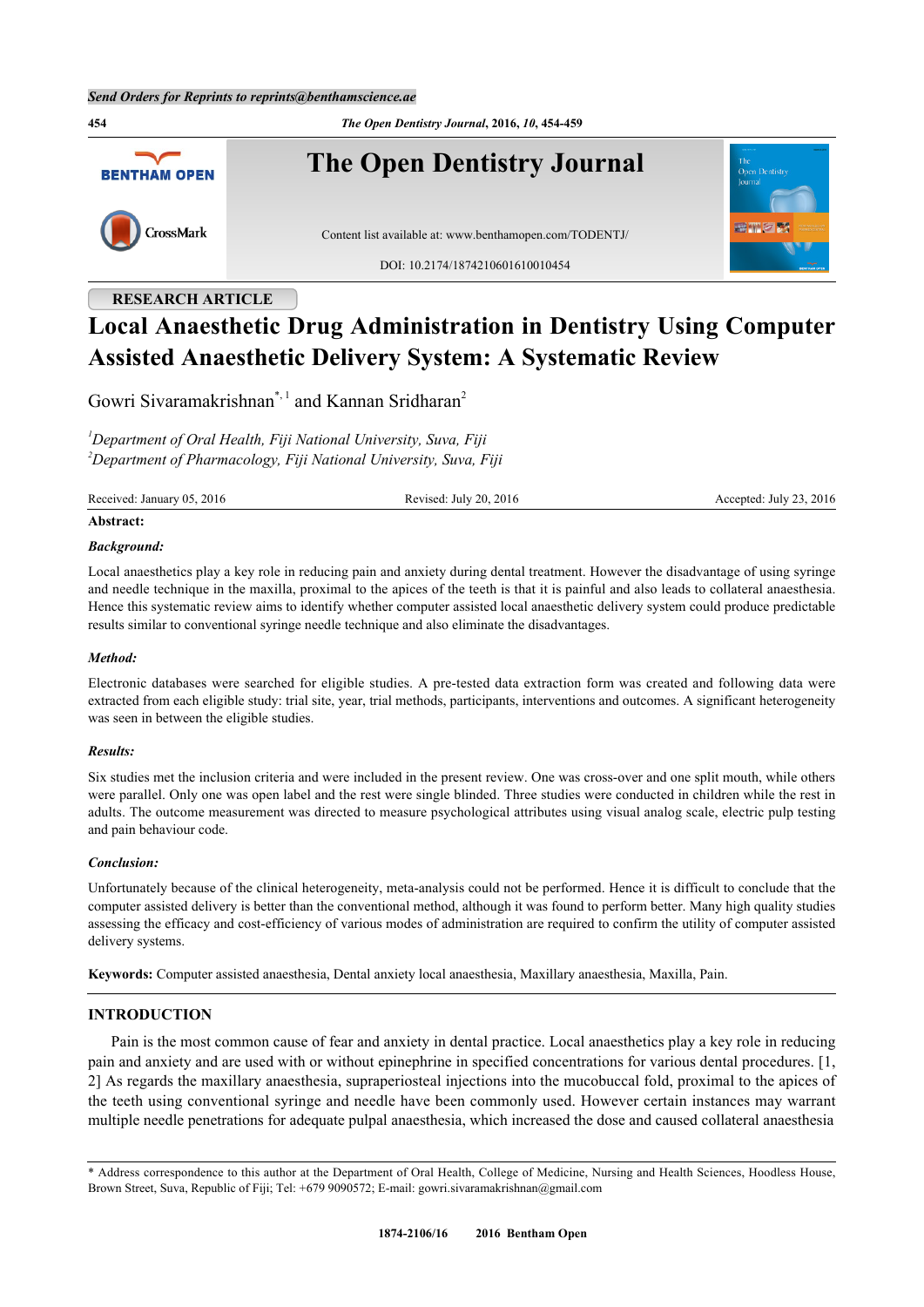[\[3](#page-4-2), [4\]](#page-4-3). In the mid-1990s, the computer assisted system has been developed which provided predictable pulpal anaesthesia of multiple maxillary teeth from a single injection, minimizing the dose with minimal or reduced risk of collateral anaesthesia. It incorporated computer technology to control the rate of flow of the anaesthetic solution through the needle. This concept was called computer-controlled local anaesthetic delivery (CCLAD) [[5,](#page-4-4) [6](#page-4-5)]. It has a foot control that automates at precise pressure and volume rates which control the drug being delivered. It could be used for buccal, palatal, intraligamental infiltration and blocks. Some of the commercially available CCLADs are Wand, Wand plus and Compumed. Anterior middle superior alveolar (AMSA) and Palatal anterior superior alveolar (P-ASA) techniques are most frequently used with the computer assisted system. [\[7](#page-4-6) - [9](#page-4-7)] Besides the introduction of the technique, a systematic compilation on studies does not exist. Hence this systematic review aims to identify the use of computer-assisted local anaesthetic technique in producing predictable anaesthesia as conventional syringe needle technique, eliminating the disadvantages.

#### **METHOD**

#### **Information Sources and Search Strategy**

The protocol for this review was registered with International prospective register of systematic reviews (PROSPERO) with the registration number CRD42015032590. The review protocol can be accessed at [http://www.crd.york.ac.uk/PROSPERO/display\\_record.asp?ID=CRD42015032590](http://www.crd.york.ac.uk/PROSPERO/display_record.asp?ID=CRD42015032590). Literature search was conducted using key words computer controlled anaesthesia [tiab] and was completed on 23 Dec 2015. The primary data base used was Medline (*via* PubMed), Cochrane central register of clinical trials (CENTRAL) and Database of Abstracts of Reviews of Effects (DARE). This search was further supplemented by hand searching of relevant references from review articles and other eligible studies. No limits were applied to the year of study but only studies published in English language were included.

#### **Eligibility Criteria**

Only those studies with randomized controlled design with the following requirements were included in the present study:

- 1. Type of participants Adults/children requiring infiltration or block local anaesthesia for dental procedures in the maxillary arch
- 2. Types of intervention Any local anaesthetic drug administration in the maxillary arch using computer assisted delivery system
- 3. Comparison Any local anaesthetic administration in the maxillary arch using traditional needle technique or using a computer assisted system
- 4. Outcome Assessment of the efficacy of local anaesthetic using electric pulp testing, assessment of pain using VAS, assessment of behaviour using behaviour codes

#### **Study Procedure**

Both the authors independently screened the above mentioned data bases for studies and independently reviewed abstracts for suitability. Full-texts articles were obtained for those found to be eligible to be included and for those that were inconclusive on the abstract screening. A pre-tested data extraction form was created and both the authors independently extracted the following data from each eligible study: trial site, year, trial methods, participants, interventions, and outcomes. Disagreement between the authors was resolved through discussion. A significant heterogeneity was seen in between the eligible studies. The present meta-analysis was conducted and presented in accordance with Preferred Reporting Items for Systematic Reviews and Meta-Analyses (PRISMA) guidelines. [[10,](#page-5-0) [11\]](#page-5-1).

#### **RESULTS**

#### **Search Results**

<span id="page-1-0"></span>A total of 39 articles were identified, of which 12 was shortlisted on title screening. Of the 12, two assessed the efficacy of different local anaesthetic agents delivered using CCLAD, one was not randomized and three were on healthy patients that assessed pain due to injection technique only. After full text and abstract screening, six studies met the inclusion criteria and were included in the present review. The study flow chart is shown in Fig. (**[1](#page-1-0)**).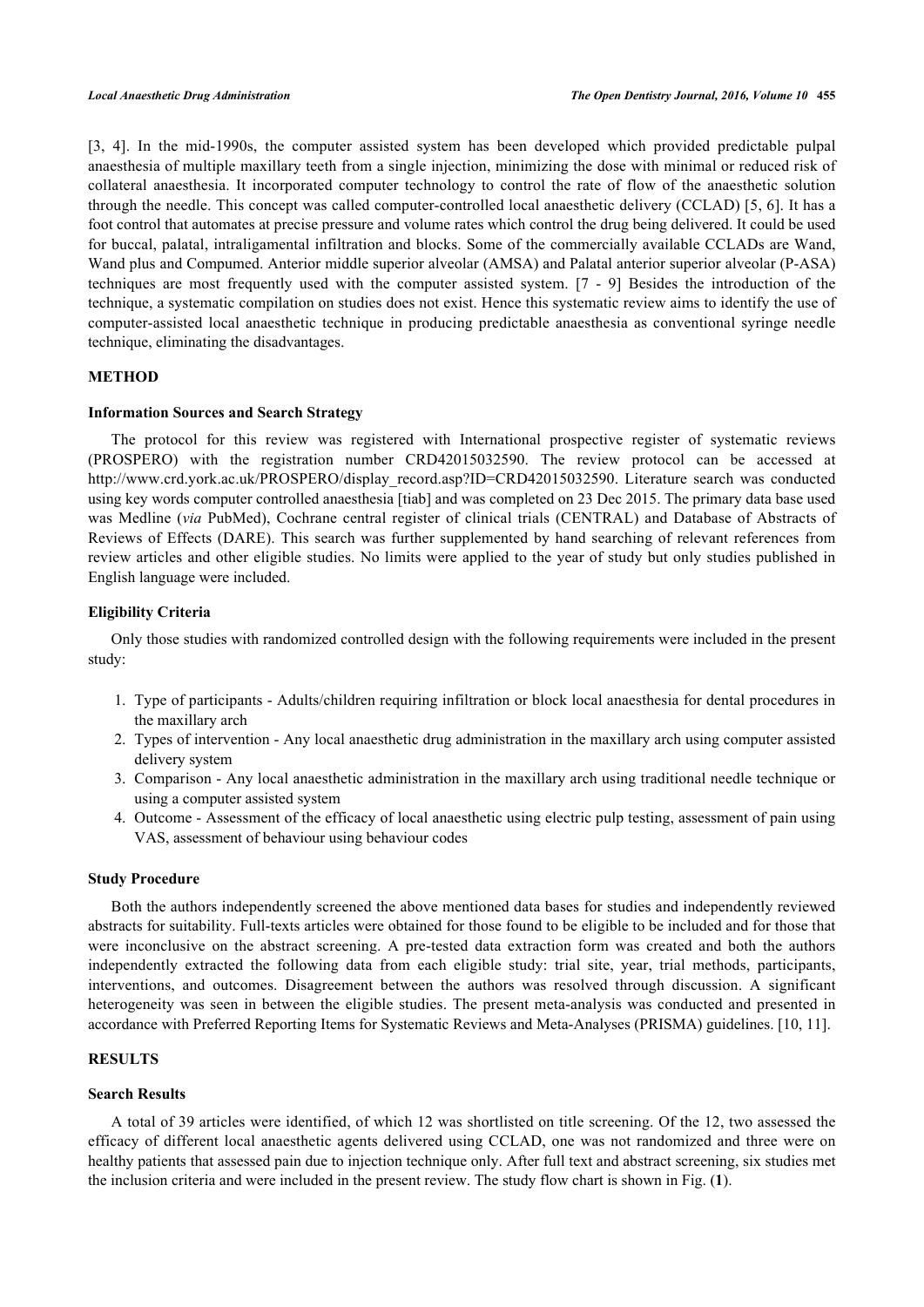

Fig. (1). Study flow chart.

#### **Key Features of Included Studies**

Six studies [\[12](#page-5-2) - [17\]](#page-5-3) were found to be eligible to be included. Of these six studies, one was cross-over [[13\]](#page-5-4), one split mouth [[14\]](#page-5-5) while all others were parallel group studies. Only one [\[12](#page-5-2)] was open label and the rest five [[13](#page-5-4) - [17\]](#page-5-3) were single blinded. Three studies [[12](#page-5-2), [15,](#page-5-6) [17\]](#page-5-3) were conducted in children while the rest in adults [\[13,](#page-5-4) [14,](#page-5-5) [16](#page-5-7), [17](#page-5-3)]. The outcome measurement was directed to psychological attributes in two studies [\[12,](#page-5-2) [15](#page-5-6), [17\]](#page-5-3), visual analog scale in four studies [[12,](#page-5-2) [13,](#page-5-4) [15](#page-5-6), [16](#page-5-7)] and electric pulp testing in Kandiah *et al*. [[16](#page-5-7)]. Other salient features of the included studies are listed in Table **[1](#page-2-0)**. Due to significant clinical heterogeneity between the included studies, meta-analysis was not carried out. But considering all the included studies, the computer assisted technique performed better than the conventional syringe needle technique for administration of local anaesthetic in terms of pain measured using VAS, psychological attributes and predictable anaesthesia achieved which was measured using electric pulp testing. Risk of bias of the included studies was assessed as per Cochrane's risk of bias tool [[10\]](#page-5-0) and is depicted in Fig. (**[2](#page-3-0)**).

<span id="page-2-0"></span>

| Study;                                                                   | Participants                                                                                                                                                                            | <b>Intervention</b>                                                    | Control                                                                                                                                                                                                                                                     | Outcome                                                       |                                                                                           |                                                                                                    |
|--------------------------------------------------------------------------|-----------------------------------------------------------------------------------------------------------------------------------------------------------------------------------------|------------------------------------------------------------------------|-------------------------------------------------------------------------------------------------------------------------------------------------------------------------------------------------------------------------------------------------------------|---------------------------------------------------------------|-------------------------------------------------------------------------------------------|----------------------------------------------------------------------------------------------------|
| Type of                                                                  |                                                                                                                                                                                         |                                                                        |                                                                                                                                                                                                                                                             | <b>Numerical values</b><br>Outcome                            |                                                                                           |                                                                                                    |
| Study:                                                                   |                                                                                                                                                                                         |                                                                        |                                                                                                                                                                                                                                                             | measure used                                                  | <b>Intervention</b><br>Group                                                              | Control<br>Group                                                                                   |
| Klein et al.<br>[12]<br>RCT; open<br>label; parallel<br>group            | 21 children of 3-5 years<br>of age who required<br>subsequent<br>crown/extraction for at<br>least two teeth in the<br>anterior maxillary<br>segment on opposite<br>sides of the midline | P-ASA with CompuMed-<br>1.4 ml of 2% lignocaine                        | Several buccal infiltrations<br>and an additional palatal<br>  pulp tissue removal and with 1:100,000 epinephrine injection-Traditional syringe-<br>2% lignocaine with 1:100,000 and disruptive<br>epinephrine in 1.8ml cartridge<br>with a 30-gauge needle | Disruptive<br>behaviour<br>using anxious<br>behaviour<br>code | 50% disruptive<br>behaviour,<br>30% crying and<br>$28%$ body<br>movement were<br>observed | 75%<br>disruptive<br>behaviour,<br>57% crying<br>and<br>$49%$ body<br>movement<br>were<br>observed |
| Loomer PM<br>et al. $[13]$<br>RCT, single<br>blind, cross<br>over design | 20 adults with<br>moderate periodontal<br>disease requiring<br>scaling and root<br>planning                                                                                             | AMSA and P-ASA using<br>2% lignocaine with<br>$1:100,000$ epinephrine. | PSA, MSA, ASA, GP, NP using<br>2% lignocaine in 1:100,000<br>epinephrine                                                                                                                                                                                    | Visual analog<br>scale (VAS)                                  | A mean (SD)<br>difference of 0.19<br>$(0.24)$ was<br>observed in VAS<br>from baseline     | A mean (SD)<br>difference of<br>0.22(0.24)<br>was observed<br>in VAS from<br>baseline              |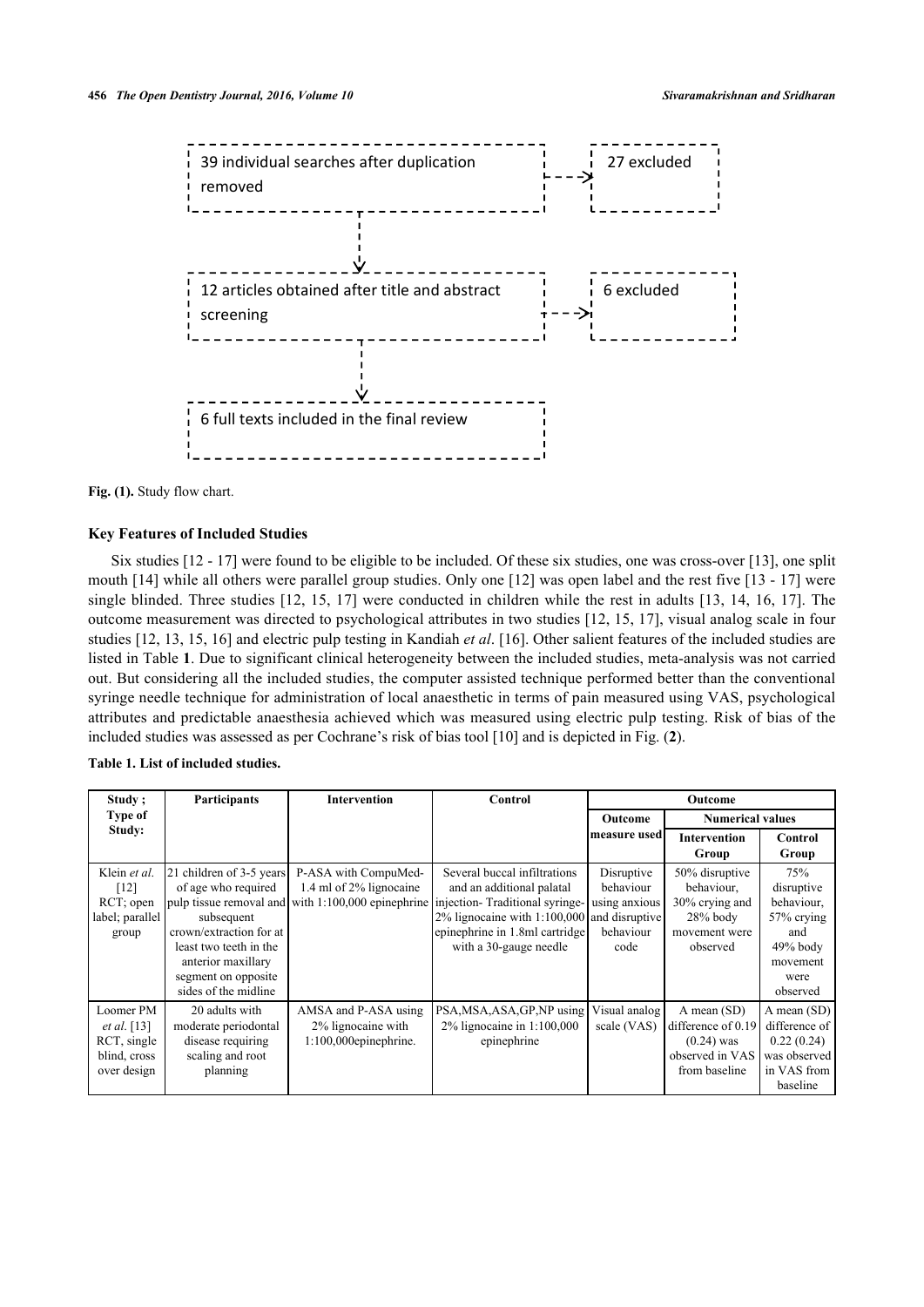| (Table 1) contd                                                                  |                                                                                                                                                                   |                                                                                                                   |                                                                                                                                             |                                                                                                                                  |                                                                                     |                                                                                                                                                                |  |  |  |  |
|----------------------------------------------------------------------------------|-------------------------------------------------------------------------------------------------------------------------------------------------------------------|-------------------------------------------------------------------------------------------------------------------|---------------------------------------------------------------------------------------------------------------------------------------------|----------------------------------------------------------------------------------------------------------------------------------|-------------------------------------------------------------------------------------|----------------------------------------------------------------------------------------------------------------------------------------------------------------|--|--|--|--|
| Study;                                                                           | Participants                                                                                                                                                      | <b>Intervention</b>                                                                                               | Control                                                                                                                                     | Outcome                                                                                                                          |                                                                                     |                                                                                                                                                                |  |  |  |  |
| Type of                                                                          |                                                                                                                                                                   |                                                                                                                   |                                                                                                                                             | <b>Outcome</b>                                                                                                                   | <b>Numerical values</b>                                                             |                                                                                                                                                                |  |  |  |  |
| Study:                                                                           |                                                                                                                                                                   |                                                                                                                   |                                                                                                                                             | measure used                                                                                                                     | <b>Intervention</b><br>Group                                                        | Control<br>Group                                                                                                                                               |  |  |  |  |
| Yenisey M<br>[14]<br>RCT, single<br>blinded study<br>using split<br>mouth design | 16 adult patients aged<br>27 to 64 years, with<br>partially edentulous<br>state in both right and<br>left maxilla to undergo<br>fixed prosthodontics<br>treatment | AMSA using Wand at 1.7<br>ml articaine hydrochloride<br>with 0.006 mg adrenaline<br>using 27 G needle             | 2 ml articaine hydrochloride<br>with 0.006 mg adrenaline<br>with 27 G needle with a<br>plastic syringe                                      | Verbal rating<br>scale (VRS)                                                                                                     | Median (range) of<br>VRS was $0(0-2)$                                               | Median<br>(range) of<br>VRS was 2<br>$(0-3)$                                                                                                                   |  |  |  |  |
| Tahmassebi et<br>al. $[15]$<br>RCT; single<br>blinded:<br>parallel group         | 38 children of age<br>39-120 months in need<br>of at least one<br>restoration on either<br>side of maxilla                                                        | Wand assisted buccal<br>infiltration and direct<br>palatal injection of 2%<br>lignocaine in 1:80000<br>adrenaline | Buccal and intra papillary<br>infiltration using 2%<br>lignocaine in 1:80000<br>adrenaline                                                  | The anxiety<br>using Venham<br>scale and<br>modified<br>VAS for pain                                                             | Mean (SD) of<br>anxiety score -<br>$1.7(2.5)$ and<br>$32.1(30.8)$ for<br><b>VAS</b> | Mean (SD) of<br>anxiety score -<br>$1.5(1.9)$ and<br>29.4 (22.4) for<br><b>VAS</b>                                                                             |  |  |  |  |
| Kandiah et al.<br>[16]<br>RCT; single<br>blinded:<br>parallel group              | 30 individuals of 8-16<br>vears with minimal<br>caries requiring<br>restoration of upper<br>first permanent molar<br>tooth                                        | Wand assisted infiltration<br>using 1.8 ml of $2\%$<br>lignocaine in 1:80000<br>adrenaline                        | Traditional syringe assisted<br>infiltration of 1.8 ml of 2%<br>lignocaine in 1:80000<br>adrenaline                                         | Onset of<br>anaesthesia<br>measured by<br>Electric pulp<br>testing;<br>Pain<br>measured by<br>modified<br>visual analog<br>scale | Mean (SD)<br>of onset of<br>6.8(3.1)<br>and 14/15 had<br>no pain                    | Mean (SD) of<br>onset of<br>anaesthesia was anaesthesia was<br>$6.1(2.7)$ and<br>$12/14$ had no<br>pain                                                        |  |  |  |  |
| Allen et al.<br>[17]<br>RCT; single<br>blinded:<br>parallel group                | 40 patients 2-5 years of<br>age needing operative<br>dentistry in maxilla                                                                                         | Wand assisted AMSA or P-<br>ASA of $1.4$ ml $2\%$<br>lignocaine with 1:100000<br>epinephrine using 30 G<br>needle | Traditional 1 ml buccal<br>infiltration and 0.18 ml palatal<br>injection of 2% lignocaine<br>with 1:100000 epinephrine<br>using 30 G needle | Any<br>disruptive<br>behaviour;<br>Crying; Body<br>movement<br>and restraint                                                     | 50% had<br>disruptive<br>had crying<br>and $3%$<br>restraint                        | 71% had<br>disruptive<br>behaviour; 30% behaviour; 57%<br>had crying<br>spells; 28% had spells; 49% had<br>body movement body movement<br>and 34%<br>restraint |  |  |  |  |

<span id="page-3-0"></span>Risk of bias of the included studies in the systematic review.



**Fig. (2).** *Red circle* with *minus symbol* indicates the absence of reporting of that element by the authors while *green circle* with *plus symbol* indicates that the authors have reported the same in their study.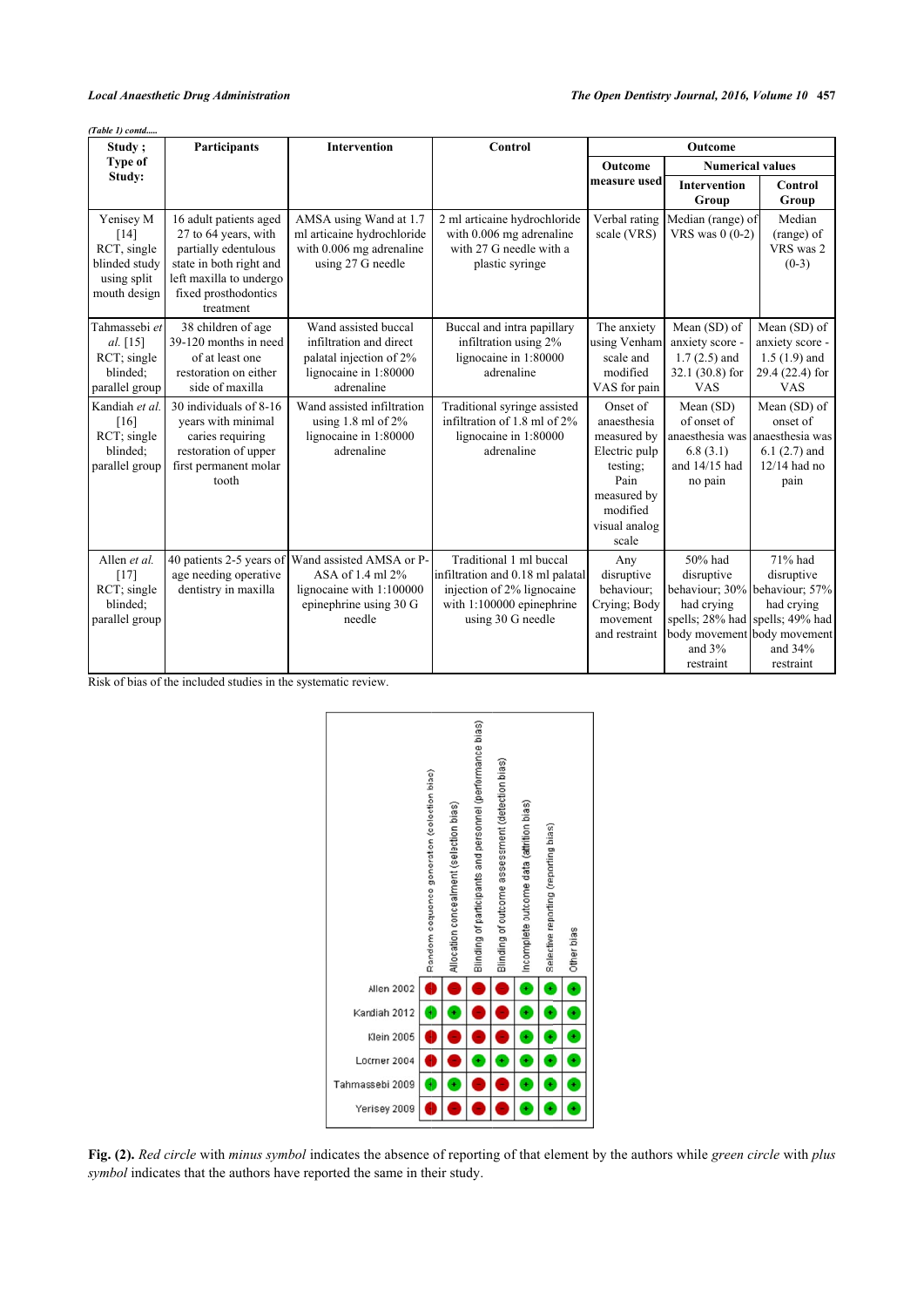#### **DISCUSSION**

Anxiety and fear form the mainstay of deferral in patients undergoing dental treatment, especially involving the injection of local anaesthetics. Recent advances in the field of dental local anaesthesia has come up with the computer controlled anaesthetic delivery vehicle which acts by regulating the rate of flow and delivery of the anaesthetic agent, thereby decreasing the amount of discomfort produced. Additionally the undesired extra oral soft tissue anaesthesia can be eliminated. For the local anaesthetic to provide the required depth of anaesthesia, they must be injected. The main problem lies in the needle and not the cartridge or the syringe. Dental needles are usually 25, 27 or 30 gauges, however the perception remains indistinguishable [[18\]](#page-5-8). Unfortunately this ability to provide painless injection is considered one important factor by patients in selecting their dentist[[19](#page-5-9)]. The Computer -controlled local anaesthetic delivery (CCLAD) was introduced in the mid-1990. A light weight handpiece in a pen like grasp delivers the drug with a footactivated control. The flow rate of the drug is controlled by the computer, which provides consistent injection from one to other [\[20\]](#page-5-10). Commercially available systems include Wand/CompuDent™ system, Comfort Control Syringe™, QuickSleeper<sup>™</sup> and Anaeject<sup>™</sup>.

The maxillary palatal injections are considered to be the most painful because of the mucosal binding to the underlying periosteum and its abundant nerve supply. The pain caused is mainly as a result of displacement of the mucoperiosteum rather than the needle penetration [\[21\]](#page-5-11). The introduction of computer assisted system would definitely be of much value in reducing significant discomfort caused due to traditional needle injection technique theoretically. Many individual randomized controlled studies of high quality, which are included in this review, have tested the newer method of delivery of LA (CCLAD) and identified it to be more effective than conventional [[12](#page-5-2) - [17](#page-5-3)]. Unfortunately because of the clinical heterogeneity amongst the studies, a synthetic meta-analysis could not be performed. Hence, at the moment it is difficult to conclude that use of computer assisted delivery is superior to the conventional method, although it was found to perform better from individual studies. More such high quality studies assessing the efficacy and cost-efficiency of various modes of administration are required to confirm the utility of computer assisted delivery systems.

#### **CONFLICT OF INTEREST**

The authors confirm that this article content has no conflict of interest.

#### **ACKNOWLEDGEMENTS**

Declared none.

#### **REFERENCES**

- <span id="page-4-0"></span>[1] Bahl R. Local anesthesia in dentistry. Anesth Prog 2004; 51(4): 138-42. [PMID: [15675263\]](http://www.ncbi.nlm.nih.gov/pubmed/15675263)
- <span id="page-4-1"></span>[2] Haas DA. An update on local anesthetics in dentistry. J Can Dent Assoc 2002; 68(9): 546-51. [PMID: [12366885\]](http://www.ncbi.nlm.nih.gov/pubmed/12366885)
- <span id="page-4-2"></span>[3] Yagiela JA. Local anesthetics. In: Dionne RA, Phero JC, Becker DE, Eds. Pain and anxiety control in dentistry. Philadelphia: W. B. Saunders 2002; pp. 78-96.
- <span id="page-4-3"></span>[4] Haas DA. Drugs in dentistry. In: Compendium of pharmaceuticals and specialties (CPS).  $37<sup>th</sup>$  ed. Canada: Canadian Pharmaceutical Association 2002; pp. L26-9.
- <span id="page-4-4"></span>[5] United States Pharmacopeial Drug Information Index. Greenwood Village. 22<sup>nd</sup> ed. Colorado: Micromedex 2002.
- <span id="page-4-5"></span>[6] Yagiela JA. Adverse drug interactions in dental practice: interactions associated with vasoconstrictors. Part V of a series. J Am Dent Assoc 1999; 130(5): 701-9. [\[http://dx.doi.org/10.14219/jada.archive.1999.0280\]](http://dx.doi.org/10.14219/jada.archive.1999.0280) [PMID: [10332135](http://www.ncbi.nlm.nih.gov/pubmed/10332135)]
- <span id="page-4-6"></span>[7] Friedman MJ, Hochman MN. The AMSA injection: a new concept for local anesthesia of maxillary teeth using a computer-controlled injection system. Quintessence Int 1998; 29(5): 297-303. [PMID: [9693648\]](http://www.ncbi.nlm.nih.gov/pubmed/9693648)
- [8] Ran D, Peretz B. Assessing the pain reaction of children receiving periodontal ligament anesthesia using a computerized device (Wand). J Clin Pediatr Dent 2003; 27(3): 247-50. [PMID: [12739685\]](http://www.ncbi.nlm.nih.gov/pubmed/12739685)
- <span id="page-4-7"></span>[9] Berlin J, Nusstein J, Reader A, Beck M, Weaver J. Efficacy of articaine and lidocaine in a primary intraligamentary injection administered with a computer-controlled local anesthetic delivery system. Oral Surg Oral Med Oral Pathol Oral Radiol Endod 2005; 99(3): 361-6. [\[http://dx.doi.org/10.1016/j.tripleo.2004.11.009\]](http://dx.doi.org/10.1016/j.tripleo.2004.11.009) [PMID: [15716846](http://www.ncbi.nlm.nih.gov/pubmed/15716846)]